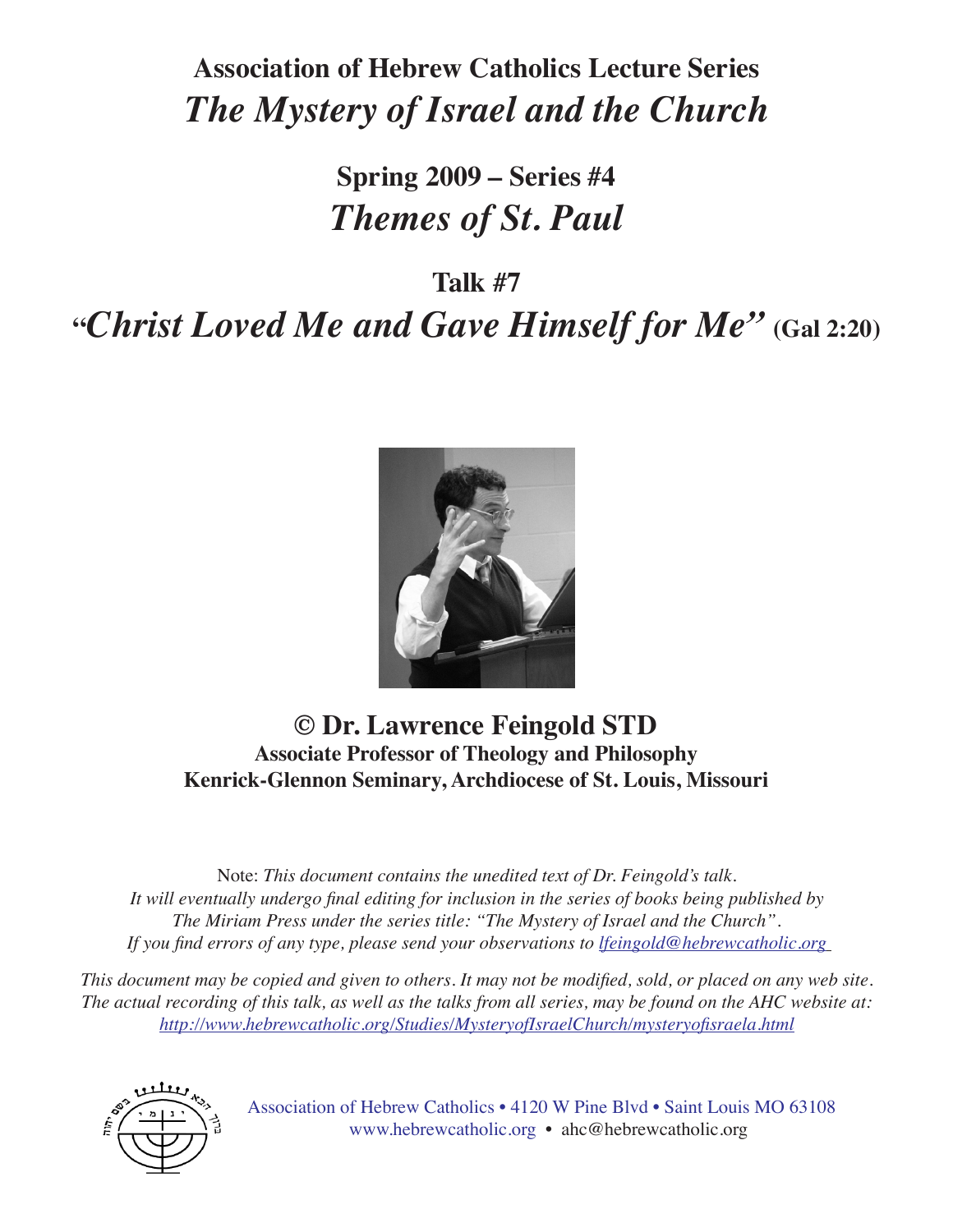### *7. "Christ Loved Me and Gave Himself for Me"* **(Gal 2:20)**

In this talk I would like to speak about St. Paul's understanding of one aspect of what it means to have a personal relationship with Christ.

One of the greatest glories and mysteries of Judaism is the personal relationship that God established with Abraham and his descendants. The prior religious history of mankind can be characterized as mankind in search of God. With the calling of Abraham out of Ur, the relationship changes. Instead of man seeking God, God now seeks out man, and reveals to him His personal and intimate love for him.

The Old Testament is full of the revelation of God's tender love for Israel. For example, in Is 43:1-2, God says: "But now thus says the Lord, he who created you, O Jacob, he who formed you, O Israel: 'Fear not, for I have redeemed you; *I have called you by name*, you are mine. When you pass through the waters I will be with you; and through the rivers, they shall not overwhelm you; when you walk through fire you shall not be burned, and the flame shall not consume you.'" This tender and personal love of God for His people is compared to that of a father, shepherd, and spouse, and indeed of an aggrieved and jealous lover of an unfaithful spouse, who is Israel as a whole and each Israelite individually.

In the fullness of time, 2009 years ago, at the conclusion of the Annunciation, this personal love of God that seeks out the lost sheep became incarnate and took on human nature so that this divine love could be experienced and expressed *in a human heart: the Sacred Heart of Jesus*. Just as God eternally knows and loves mankind with a personal love, so the Son of God became man so as to love each man with the beating of His human heart, and pour out His life's blood for each one. St. Paul expresses the personal love of Jesus' Sacred Heart in a beautiful way in Gal 2:20, in which he says that Christ "loved me and gave himself for me."

In chapter 2 of the Letter to the Galatians, St. Paul is speaking of his vocation as Apostle to the Gentiles, and makes an ardent defense of the position that they do not have the religious obligation to follow the Mosaic ceremonial and judicial precepts. After explaining this, he speaks of his relationship with Christ in faith, hope, and charity:

We ourselves, who are Jews by birth and not Gentile sinners, yet who know that a man is not justified by works of the law but through faith in Jesus Christ, even we have believed in Christ Jesus, in order to be justified by faith in Christ, and not by works of the law, because by works of the law shall no one be justified. . . . For I through the law died to the law, that I might live to God. I have been crucified with Christ; *it is no* 

*longer I who live, but Christ who lives in me; and the life I now live in the flesh I live by faith in the Son of God, who loved me and gave himself for me*.

What St. Paul says of himself can be said of each one of us. The Messiah has loved us personally throughout His earthly life, and given that life for us in agony.

But how did Jesus love us during His earthly life? Did He love us simply as members of a vast and anonymous humanity that would come to populate the earth after His death, for the sake of whom He died? This would be an abstract love, which could not rightly be conceived as personal or spousal. For no one has a mad and boundless love for the nameless members of a horde, nor does anyone have spousal love for a person who is not intimately known.

If Jesus loved me in His Passion only as an unnamed member of the mass of humanity, then His love for me would only be a *superficial and anonymous* love, like that of idealists, revolutionaries, or even terrorists, etc., who give their lives for an ideal or for humanity, but who may not for all that have charity, (which is a supernatural love of friendship for God and for His creatures).

Did Jesus not rather love us with His *human heart* in an utterly concrete and personal way, through an *intimate knowledge* of every aspect of our personal identity?

Since we cannot love what we do not know, spousal love requires an intimate knowledge of the beloved. Jacques Maritain gives a good description: "Then in a free and unceasing ebb and flow of emotion, feeling, and thought, each one *really participates by virtue of love, in that personal life of the other* which is, by nature, the other's incommunicable possession, . . . consenting to be entrusted with the revelation of, and the care for, all that the other *is* in his or her deepest human depths."1 Did Jesus Christ know each of us with His human mind in this most intimate way during the course of the mysteries of His earthly life, so as to love us with a spousal love and with the deepest emotions of sorrow and joy? Was His human consciousness the recipient of the revelation of *my* being and *yours*, in its "deepest human depths," when He sweat blood in Gethsemane, and when He cried and shivered in Bethlehem? Did He sweat blood and cry for me and you, in our concrete and incommunicable personal identity? Did He, during the mysteries of His earthly life, in His human mind and heart, "participate by virtue of love" in my personal life and yours?

This question is not of minor importance. Our spiritual life depends on the answer we give to it. Just as each man's

<sup>1</sup> *Notebooks*, p. 244, quoting *Reflections on America*, pp. 140-141, 143.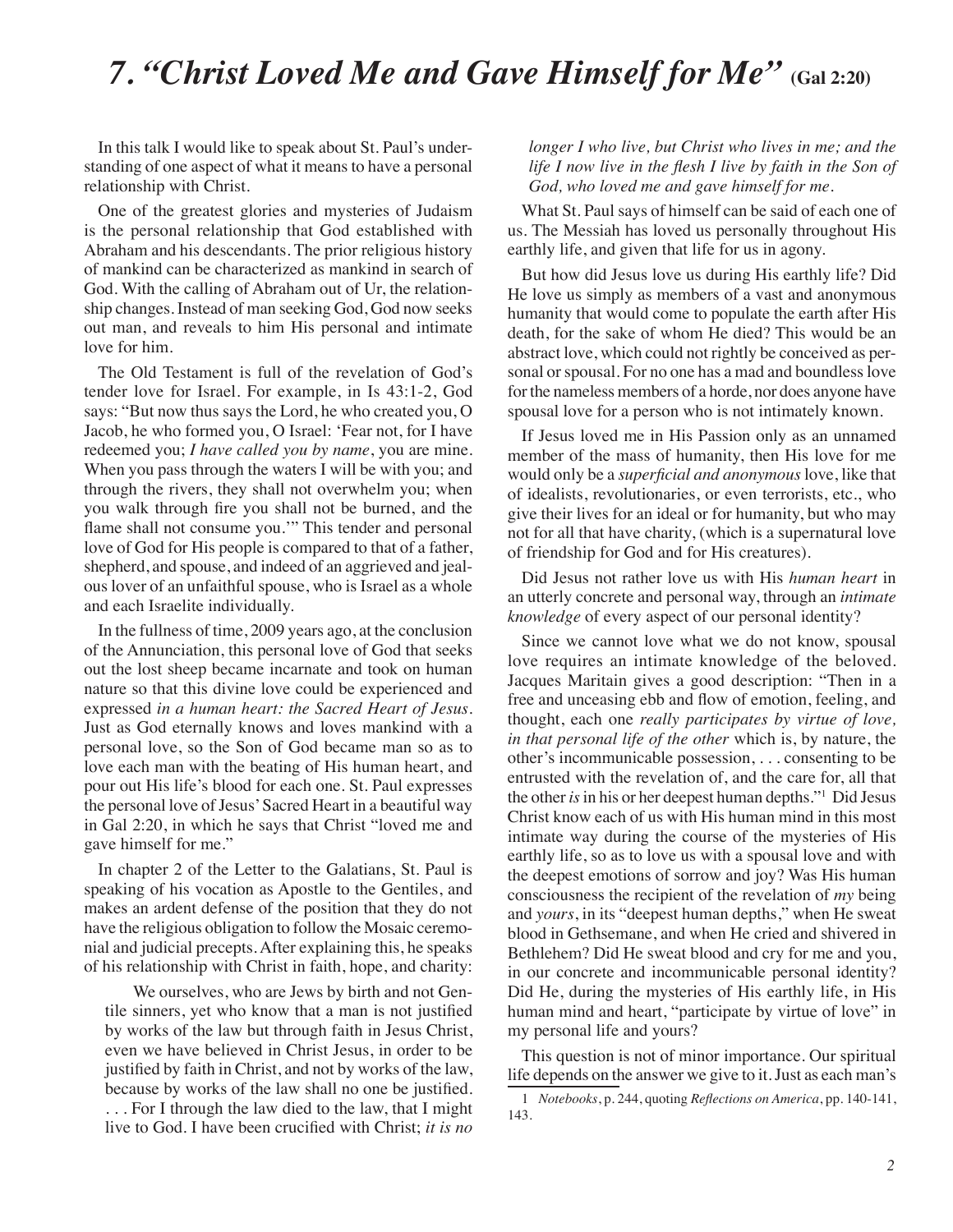spiritual life depends on the answer that we give to the question He directed to His Apostles: "Who do men say that I am?" so too it depends on the answer we give to the question Jesus' love poses for us: With what kind of love have I loved you?

St. Paul responds to this question in Gal 2:20: "It is no longer I who live, but Christ who lives in me; and the life I now live in the flesh I live by faith in the Son of God, *who loved me and gave himself for me*." Here St. Paul perfectly describes his mad and boundless love for Christ, and shows us that it has its foundation in the conviction that Christ first loved Paul personally in this way, giving Himself for *him*. To attain to this overflowing maturity of love, each one of us must be able to say likewise: "Christ loved *me* and gave himself for *me*." This conviction is necessary so that, in the words of St. Paul (Eph 3:18-19), "we may have power to comprehend with all the saints what is the breadth and length and height and depth, and to know the *love of Christ which surpasses knowledge*."

But *how* could Jesus have loved each one of us in this utterly personal way with His *human heart*? One cannot love what one does not know. In order for Christ to have given His life for me personally in Gethsemane and on Calvary with "mad and boundless love," He had to know me personally in my innermost identity, with my good desires, but also with all my sins and infidelities. And He had to know me in His *human intellect* during His earthly life, in order to love me unto death in His *human heart*.

Could Jesus in His Passion have loved all men who have ever lived in this personal and concrete way? Could He have loved some 50-100 billion people concretely and personally? In order to answer this question, we have to consider the knowledge that Jesus had in His human mind during His earthly life.

#### *Three Types of Knowledge in Jesus' Human Soul*

When we consider Christ's human soul, we always have to remember the principle that Christ is *perfect man*, as defined infallibly in the Council of Chalcedon. *Perfect man* does not mean *mere man*, but rather the supernatural perfection of man. This means that we have to attribute to Christ's humanity everything that belongs to the perfection of humanity, insofar as it is compatible with His mission, while subtracting from Him the defects of sin and ignorance, which belong to us men but not to the *perfection of man*. Sin and ignorance, furthermore, would be incompatible with His mission as Redeemer and Revealer of the Father.

In His divine nature, Christ is omniscient with the same omniscience as the Father and the Holy Spirit. What kind of knowledge did He have in His human soul? Someone might think that it would not be necessary for Christ to have a specifically human knowledge in His human intellect, since He already has the infinite divine omniscience. Why would it be necessary to add anything to omniscience?

However, if Christ had no knowledge in His human soul, then His human intellect would be less perfect than any other man's—it would be empty! Obviously this would not be fitting! Furthermore, in order for Christ to do properly human acts, they needed to be directed by His human intellect. Indeed, to deny Christ's true human intellect is to fall into a heresy condemned by the second, fourth, and sixth ecumenical councils.

Christ then had to have properly human knowledge in His human mind. What kind of knowledge? Clearly it must have surpassed our own level of knowledge, for He is the Revealer of the Father, the Word made flesh.

In their theological study of Christ's human soul, the great theologians of the thirteenth century distinguished three kinds of knowledge in Christ's human intellect: (1) acquired or experiential knowledge, (2) infused or prophetic knowledge, and (3) the vision of God face to face.

#### **Acquired Knowledge**

Acquired intellectual knowledge is gained through abstraction from sense experience, and through reasoning from first principles and experience. All of our ordinary human knowledge is of this type, and all our human sciences are developed in this way through our own effort.

Christ certainly had this kind of acquired human knowledge, for He had an intellect capable of abstraction from sense experience, learning, and reasoning, as does every man. If He didn't use His intellect in this way, it would have been in vain. In this sense Christ learned through experience like every other human being. Thus He learned carpentry from St. Joseph, and, in the words of Heb 5:8, "he learned obedience through what he suffered." That is, He learned about the depths of suffering through acquired experiential knowledge.

The teaching of Christ, for example, is full of examples drawn from the everyday life of His time, which He would have acquired through experience.

#### **Infused Knowledge**

Above our acquired knowledge there is a higher, supernatural way to receive knowledge which is said to be *infused*. God can enlighten our minds directly, infusing some knowledge into our minds that we didn't acquire through experience or reasoning. It is in this way that God enlightened the minds of the prophets with His revelation. All the prophets of the Old Testament received infused knowledge. Moses, for example, clearly received infused knowledge at the burning bush, when he ascended Mt. Sinai, and in the Tent of Meeting. It would have been in this way that God's Law and will were communicated to him, as well as the early history of mankind recounted in Genesis. Abraham likewise received infused knowledge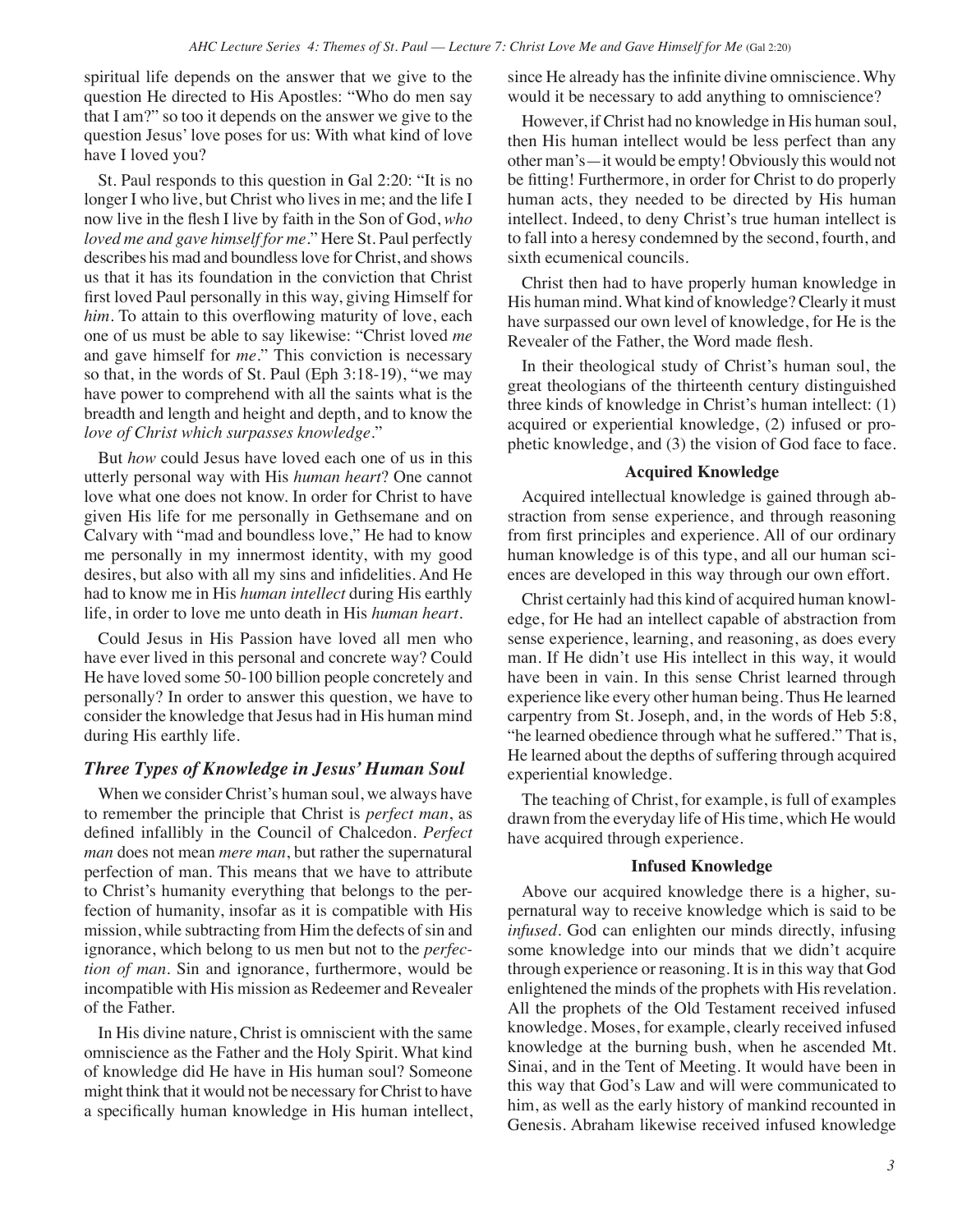when God called him from Ur and communicated to him His will and His promises. All prophecy, by definition, involves the reception of infused knowledge from God.

Many saints in the life of the Church also received infused knowledge. It is well-known that the Curé of Ars and St. Pio received infused knowledge of the state of the souls of their penitents. There are also cases of saints learning Latin by infused knowledge, like St. Catharine of Siena.

What about Christ? Did He also have infused knowledge? The great medieval theologians answered this with their general principle that all perfection should be attributed to Christ's humanity that is compatible with His mission of redemption. Clearly infused knowledge is a great perfection of the human intellect necessary for the missions of the prophets and many saints. Would it be any less necessary and fitting for Christ? We know from the Scriptures that He could read the secrets of hearts, and that He knew future events such as His Passion, death, and Resurrection on the third day, and the future destruction of Jerusalem in 70 AD.

His teaching in the Gospels, as in the Sermon on the Mount, clearly shows a knowledge that goes far beyond what can be acquired by study. Nor do we have any indication in the Gospels that Christ studied with other rabbis. On the contrary, it is clear that He did not, for the people of Nazareth and Jerusalem marveled that He spoke as He did without having studied: "How is it that this man has learning, when he has never studied?" (Jn 7:15).

So clearly it is necessary to think that Christ had all the gifts of infused knowledge, and in the highest degree, such that every gift of supernatural knowledge distributed to other saints and prophets was possessed more perfectly by the human soul of Christ Himself.

It is reasonable to think that this infused knowledge was possessed by Christ in a habitual way. This means that He was not actually considering this kind of knowledge all the time, but nevertheless, He had it in a stable way and could use and consider it "when He willed."2 In other prophets and saints, on the contrary, infused knowledge is not possessed in an abiding way, but only intermittently when God wills to impart it to them, for prophets cannot prophesy when they will, but only when God wills.

#### **Immediate Vision of God**

Is this all? Did Christ have any knowledge in His human intellect beyond the reach even of infused knowledge? Is there any knowledge beyond infused knowledge? Yes. Infused knowledge arises when God directly puts concepts and judgments into our minds. However, we could never know God as He is, face to face, with this kind of infused knowledge, for God's ineffable essence cannot be known

through any created concept or judgment, even the highest and most sublime prophetic insights that He might give us.

Above all infused knowledge there is the vision of God face to face, the beatific vision, in which the Word of God Himself will be the "medium" for our knowledge of God, and thus we shall know Him as He is. There is an infinite gap between the highest infused contemplation of the saints and the vision of God, which will be our essential beatitude in heaven.

Did any saint ever receive the beatific vision during this earthly life? Perhaps St. Paul received this most sublime of all gifts, for in his second letter to the Corinthians (12:2-4) he says: "I know a man in Christ who fourteen years ago was caught up to the third heaven—whether in the body or out of the body I do not know, God knows . . . and he heard things that cannot be told, which man may not utter."

What about Christ? St. Thomas Aquinas, together with all other medieval theologians (and with practically all Scholastic theologians up until the twentieth century), taught that Christ during His entire earthly life enjoyed this highest perfection of the human intellect, the beatific vision, by which His human intellect knew all things in the Word of God, which is indeed Himself.

From the beginning of His Incarnation, Christ possessed by right that treasure which He came to earth to bring to us as our heavenly reward for fidelity to grace in the trials of this life. St. Thomas explains this by a simple principle. Christ came to give supernatural gifts to men. However, you cannot give what you do not have. The cause must always be greater than the effect produced. *Everything that Christ came to give us must first have been received in His own human soul*, by which He was made perfect and equipped to be the perfect Redeemer and Revealer of the Father.<sup>3</sup>

If Christ came to give us sanctifying grace and charity, then He must first have had the perfection of those gifts in His humanity. If he came to give us all virtues and supernatural knowledge, then He must first have had those virtues and that knowledge in His humanity in its perfection. If He came to give us the beatific vision, then He must first have had that perfect beatific union with God in His own humanity. After all, His humanity was already united with God in a still higher union: the hypostatic union by which Christ's humanity is assumed by Person of the Son.

Christ therefore had three kinds of knowledge in His human soul: acquired, infused (prophetic), and the vision of God. It is extremely fitting that Christ's human soul was endowed with three complementary types of knowledge—acquired, infused, and beatific—which are proper, respectively, to man, to the angels, and to God. Or to put it another way, acquired knowledge is proper to the natural order; infused knowledge is proper to the

<sup>2</sup> St. Thomas Aquinas, *Summa theologica*, III, q. 11, a. 5.

<sup>3</sup> Ibid., q. 9, a. 2.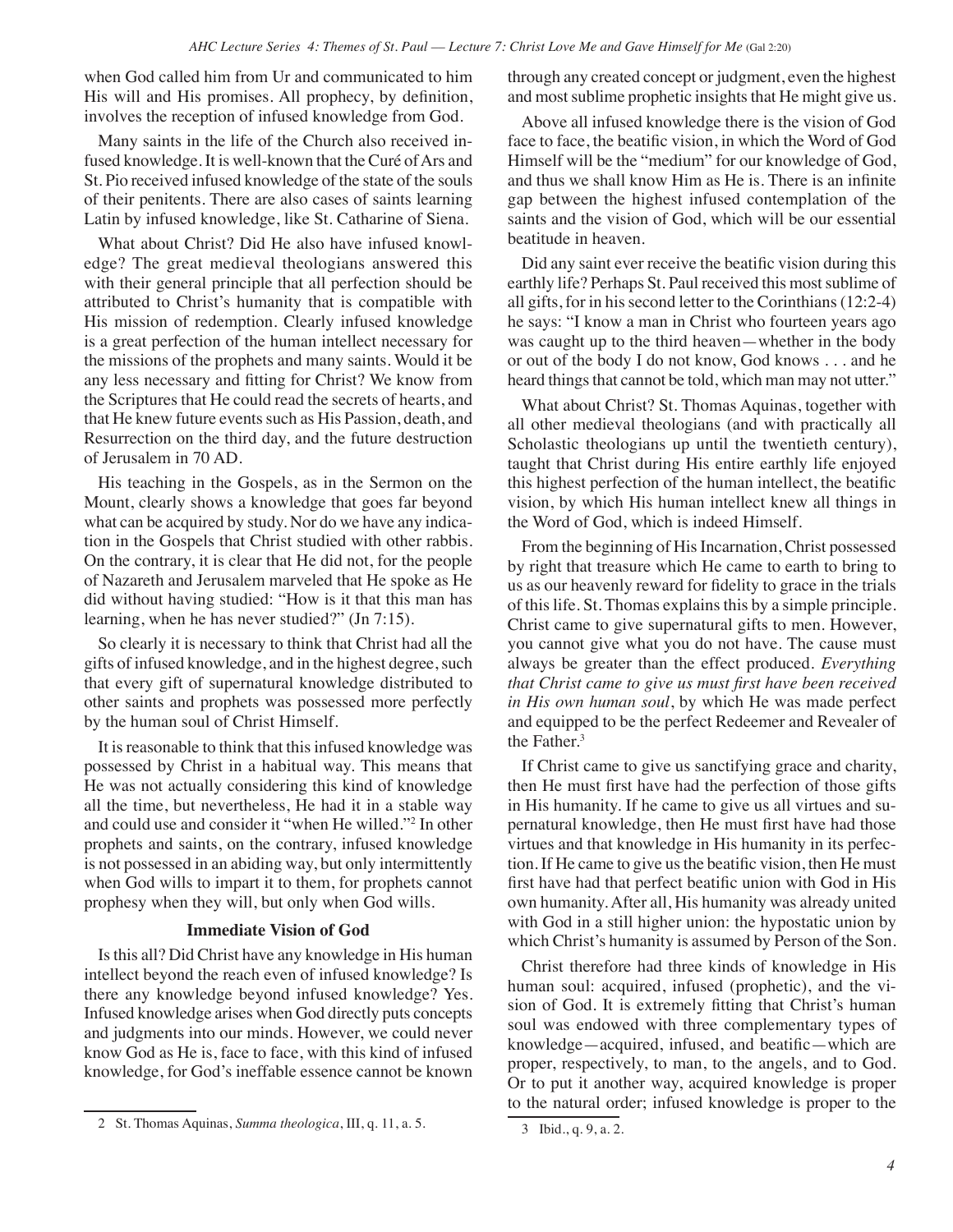order of grace; and the vision of God is proper to the state of glory. Christ's human intellect thus was a true "microcosm" which mirrors the whole of creation: nature, grace, and glory. The higher levels of knowledge do not detract from the properly human level and its functioning. Quite the contrary, higher gifts ennoble the lower faculties, and thus supernatural gifts ennoble the natural order. Here we can apply the Thomistic axiom: "Since therefore grace does not destroy nature, but perfects it, natural reason should minister to faith as the natural impulse of the will ministers to charity."4

These three levels of knowledge in Christ's intellect would have complemented each other in perfect harmony, without interference or competition. The fact that Christ already knew something by infused knowledge or the vision of God does not mean that He could not also learn it through experience in a properly human way, which would add something unique. For example, it is one thing to know a truth abstractly, and quite another to have it impressed upon us by a vivid personal experience.<sup>5</sup> Christ's teaching—as in the parables—constantly exhibits both the flavor of life experienced at first hand, as well as a truth which comes from above.

#### *How Did Christ Know Me during His Earthly Life?*

Let us return to our question: by what kind of knowledge did Christ know me during His earthly life, so as to love me and give himself for me?

Obviously Jesus could not have known all human beings personally so as to love them personally, with only acquired experiential knowledge. Even infused knowledge would be inadequate here, for infused knowledge implies separate intellectual ideas, and this would not have enabled Christ to think of billions of distinct individuals at once, while in agony or in the crib.

Only in the vision of God could Christ have had all the members of His mystical Body actually before His mind's eye, so as to love us personally, in His crib, in His hidden life in Nazareth, in the Last Supper, in the Passion. In the beatific vision, all men with all their particularity and sin could be seen by Christ simultaneously in their source, the Word of God. We cannot imagine this, but theology can see that it is not contradictory or impossible.

Did Jesus know me in this way in His human mind so as to love me with His human heart? Many contemporary theologians put this in doubt by abandoning the traditional thesis that Christ's human intellect possessed the vision of God during His earthly life. A great consensus of theologians, however, running from St. Jerome and St. Augustine to Pius XII, have taught that Christ's human soul enjoyed a plenitude of knowledge from the beginning of His Incarnation. This plenitude would include intimate and immediate knowledge of the Father, of all the future members of His Mystical Body, and indeed of all mankind and all the secrets of their hearts, according to Jn 2:23-25: "Jesus did not trust himself to them, because he *knew all men* and needed no one to bear witness of man; for he himself *knew what was in man*." From the thirteenth century to the end of the nineteenth, all major Catholic theologians held that Christ possessed the vision of God in His human intellect throughout His life. They also held that in this vision of the Word, Christ's human intellect would have seen every human person—past, present, and future—in his concrete identity as forged through the secrets of conscience, with all his sins, prayers, and desires. In short, Jesus would have seen, in the vision of the divine Word, all men in their relationship to Him, the Redeemer of man.

#### *Pius XII on the Vision of God in Christ*

The Magisterium of the Church has dealt with the question of Christ's intimate human knowledge of the future members of His mystical Body in Pius XII's 1943 encyclical on the Church, *Mystici Corporis*. Here he develops the traditional thesis that Christ enjoyed the vision of God from the first moment of His Incarnation, as a consequence of the hypostatic union:

He is gifted with those supernatural powers that accompany the hypostatic union, since the Holy Spirit dwells in Him with a fullness of grace than which no greater can be imagined…. "All the treasures of wisdom and knowledge are in Him" (Col 2:3) abundantly. The *knowledge which is called "vision" He possesses with such clarity and comprehensiveness that it surpasses similar celestial knowledge found in all the saints of heaven*. So full of grace and truth is He that of His inexhaustible fullness we have all received" (cf. Jn 1: 14-16).6

Later in the encyclical he shows how Christ's vision of God enabled Him to keep His entire Mystical Body before His eyes in each of the important moments of His earthly life. Thus He was able to love us intimately in the Crib, on Tabor, in the Cenacle, on Calvary. He writes:

Now the only-begotten Son of God embraced us in His infinite knowledge and undying love even before the world began. And that He might give a visible and exceedingly beautiful expression to this love, He assumed our nature in hypostatic union: hence*—*as Maximus of Turin with a certain unaffected simplic-

<sup>4</sup> *Summa theologica*, I, q. 1, a. 8, ad 2.

<sup>5</sup> See Garrigou-Lagrange, *Our Savior and His Love for Us*, 170-171, who comments that Christ's acquired knowledge "was not made useless by reason of His superior knowledge, for even though experience taught Him the same things He already knew by other means, it taught Him to know them in a different way. He foresaw far in advance and infallibly that He would be crucified at a given hour on a certain day. Yet when the moment of the crucifixion came, the experience of pain taught Him in a way something new that no prevision could reveal to Him in the same degree."

<sup>6</sup> No. 48 (my italics).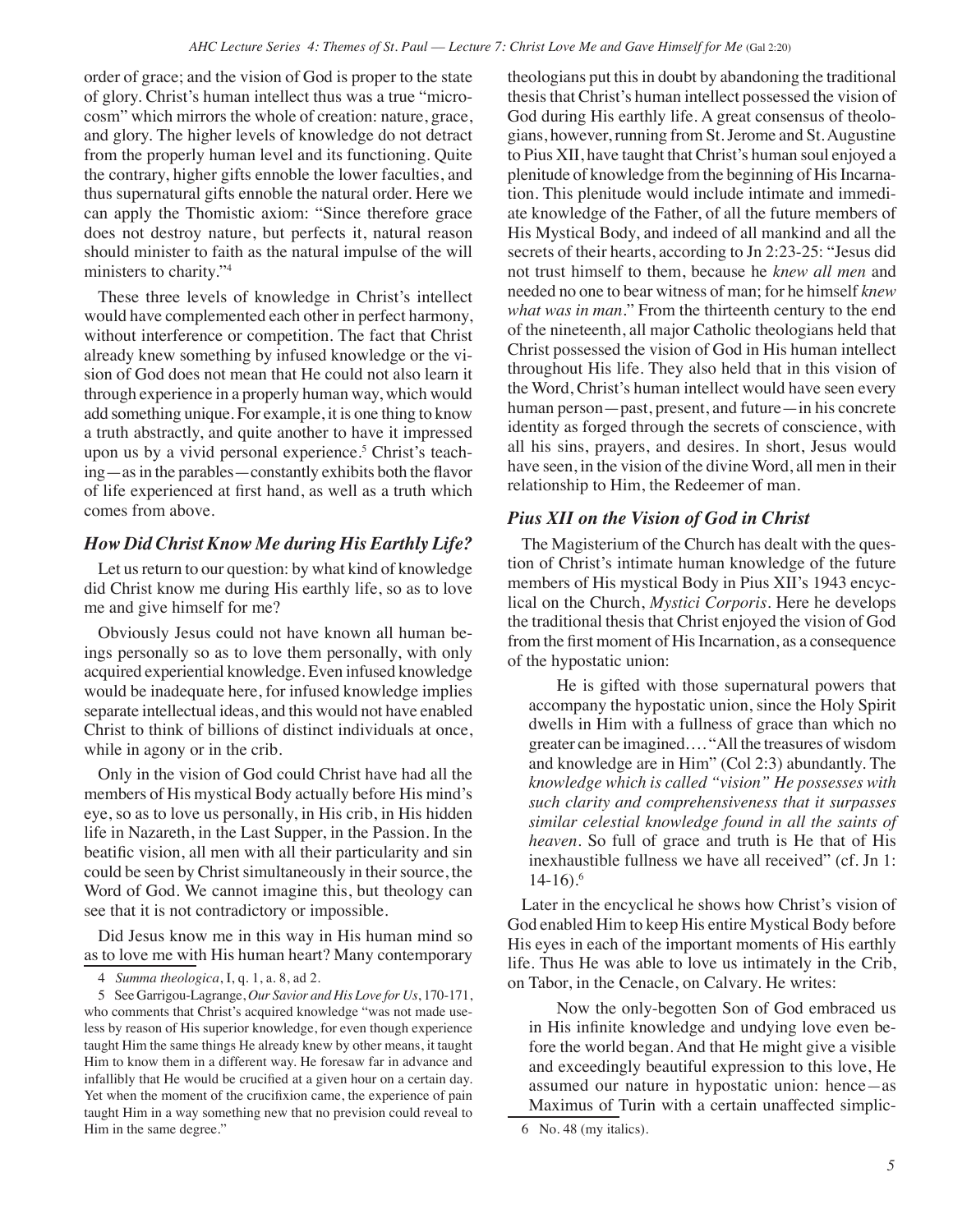ity remarks*—*"in Christ our own flesh loves us." But *the knowledge and love of our Divine Redeemer, of which we were the object from the first moment of His Incarnation, exceed all the human intellect can hope to grasp. For hardly was He conceived in the womb of the Mother of God, when He began to enjoy the beatific vision, and in that vision all the members of His Mystical Body were continually and unceasingly present to Him, and He embraced them with His redeeming love*. O marvelous condescension of divine love for us! O inestimable dispensation of boundless charity. *In the crib, on the Cross, in the unending glory of the Father, Christ has all the members of the Church present before Him and united to Him in a much clearer and more loving manner than that of a mother who clasps her child to her breast, or than that with which a man knows and loves himself.*

From all that We have hitherto said, you will readily understand, Venerable Brethren, why Paul the Apostle so often writes that Christ is in us and we in Christ…"7

In these two paragraphs, Pius XII is teaching two fundamental truths: (1) the vision of God is a gift that accompanied the hypostatic union and Christ's unique fullness of grace from the beginning of His life; and (2) this vision contributed in a crucial way to Christ's redemptive mission by enabling Him to see all the members of His Mystical Body (and all men of every time), and to unite Himself to them in love during all the mysteries of His earthly life.

Pius XII introduces the subject of the beatific vision present in Christ from the moment of His conception in the womb of the Blessed Virgin Mary in order to show the intimate and personal union of charity that bound Christ, the Head of the Mystical Body, to all the members of that Body, past, present, and future. Christ, the Head of the Church and her Bridegroom, lived His earthly life for the sake of His spouse, the Church. Pius XII teaches that He did this not as for some abstract cause, but rather for the sake of each individual member, or potential member, of that Church. Thus all the acts of His earthly ministry, which were all foundational for the Church, were done with each and every actual or potential member of His Mystical Body before his mind's eye and in His heart. *He founded His Church* and enriched it with all its treasures from His life, *for me and for you*.

Christ loved *me* and gave Himself *for me*. How could He love billions of people yet to be born, while in agony in Gethsemane and Calvary? Of course this was naturally impossible, but it was made possible through the "beatific vision." In this case, the vision was not so "beatific," so to speak, for He also saw in it, by focusing the attention of His Sacred Heart, all the sins of the world, all the infidelities to grace, all the betrayals, all the abominations of history,

all the horrors of sadism, inhumanity, and ingratitude. However, He also saw our conversions, our good will, our prayers, our love.

There is a double contact between the events or mysteries of Christ's earthly life (Nativity, Baptism, Transfiguration, Passion, etc.), and our lives here and now. His mysteries touch our lives through the sacraments, the liturgy, and through prayer. The sacraments are a kind of mystical continuation of Christ's life in us. However, this contact with Christ in the present time of the Church presupposes a prior spiritual contact in the soul of Christ Himself. We were all present in His human mind and heart throughout all the events and mysteries of His earthly life. Christ's sacraments *bring Him to us* in our time; His vision of God *brought us to Him*, in the time of His earthly life.

Pius XII also affirms the beatific vision in Christ in his 1956 encyclical on the devotion to the Sacred Heart, *Haurietis aquas*, no. 56, in which he says that the Sacred Heart is the "symbol of that burning charity which, infused into His soul, enriches the human will of Christ, enlightened and governed by the *most perfect knowledge* derived both from the *beatific vision* and that which is directly infused." Christ was able to love us with His sacred human heart, only because He first knew us in His human mind through the beatific vision and infused knowledge.

Once again this mention of the beatific vision is not unrelated to the subject of the encyclical—the Heart of the Redeemer—for the human love of the Sacred Heart depends on His having knowledge of the beloved in His human mind. *The vision was an essential precondition for the burning charity directed to every human being, which we venerate in the devotion to the Sacred Heart*. The human love of the Sacred Heart could only encompass every human being with anguish and joy, throughout His earthly life, if Christ's human mind was enriched by the vision of God throughout.

What type of assent does this teaching on Christ's beatific vision demand from Catholics? Pius XII is exercising the ordinary Magisterium of the Church, to which the faithful must respond by giving to it "*religious submission of will and intellect*."8

<sup>7</sup> No. 75 (my italics).

<sup>8</sup> See *Lumen gentium* 25: "This religious submission of mind and will must be shown in a special way to the authentic magisterium of the Roman Pontiff, even when he is not speaking *ex cathedra*; that is, it must be shown in such a way that his supreme magisterium is acknowledged with reverence, the judgments made by him are sincerely adhered to, according to his manifest mind and will."

In accordance with *LG* 25, the third proposition of the *Professio fidei* states: "Moreover, I adhere with religious submission of will and intellect to the teachings which either the Roman Pontiff or the College of Bishops enunciate when they exercise their authentic Magisterium, even if they do not intend to proclaim these teachings by a definitive act." See the Congregation for the Doctrine of the Faith, "Doctrinal Commentary on the Concluding Formula of the *Professio Fidei*," no. 10 (June 29, 1998).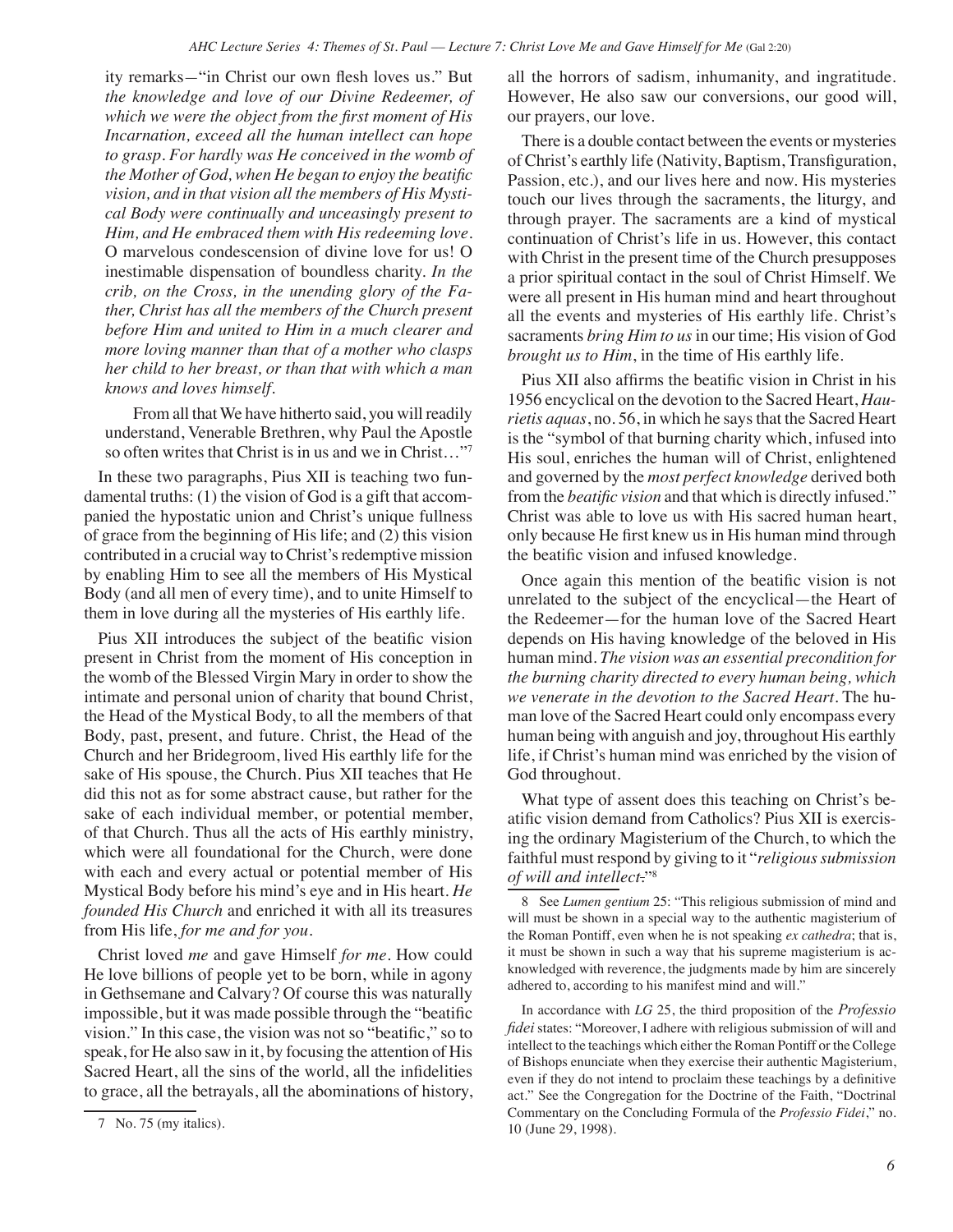Catechetical Importance of Christ's Vision of God

The *Catechism of the Catholic Church* teaches the same doctrine as Pius XII, although avoiding the word "beatific" and other technical language. In no. 473, the *Catechism* speaks of the fullness of Christ's human knowledge of the Father:

But at the same time, this truly human knowledge of God's Son expressed the divine life of his person. "The human nature of God's Son, not by itself but by its union with the Word, knew and showed forth in itself *everything that pertains to God*."9 Such is first of all the case with the *intimate and immediate knowledge* that the Son of God made man has of his Father.<sup>10</sup> The Son in his human knowledge also showed the *divine penetration he had into the secret thoughts of human*  hearts.<sup>11</sup>"

The *Catechism* here is citing a text of St. Maximus which effectively affirms the beatific vision in Christ, although without using that specific term, for St. Maximus says that Christ's human intellect knew, "by its union with the Word, . . . everything that pertains to God." Only in the vision of God can a created mind know *everything that pertains to God*.

Secondly, the *Catechism* refers to Christ's knowledge of the Father as "intimate and immediate." All of our knowledge of God through acquired or infused knowledge is mediated by created concepts and images. The only "immediate" knowledge of God that is possible is through the vision of God, face to face. "Immediate and intimate knowledge of the Father" is a non-technical way of referring to the beatific vision.

In no. 478, the *Catechism* speaks of Christ's human knowledge of each of us, citing Gal 2:20: "*Jesus knew and loved us each and all during his life*, his agony and his Passion, and gave himself up for each one of us: 'The Son of God . . . loved me and gave himself for me.' He has loved us all with a human heart."12 A footnote refers to the above-mentioned texts of Pius XII, *Mystici Corporis* and *Haurietis aquas*, in which he refers to the beatific vision in Christ as directing the love of His Sacred Heart.

Cardinal Ratzinger comments on this text of the *Catechism* (no. 478) in his work, *Gospel, Catechesis, Catechism*:

Each one of us can and may apply to himself the dramatic personalization that Paul accomplishes in these words. Every man may say: The Son of God loved me and gave himself up for me.<sup>13</sup>

Only with this statement does christological catechesis become gospel in the full sense of the word. We are not an indistinct mass before God. Christ does not and did not treat us as such. In all truth, Christ walked his path for me. This certainty is a grace given to accompany me in all the stages of my life, in my successes and failures, in my hopes and my suffering. He did all that he did for me and for every man who crosses my path in life. . . . When we have learned to believe this again, when we are able to announce it to others as the message of truth, evangelization takes place. Then we know that the kingdom of God is near. And this knowledge gives us the strength to live and act out of this nearness.14

#### *Christ's Vision of Sins in the Garden of Gethsemane*

It has become a commonplace to object that Christ could not have possibly possessed the beatific vision in the Garden of Gethsemane and in Calvary, because it would have been incompatible with the immense spiritual suffering—to the point of agony—that Christ then experienced.15 Would not the beatific vision have made it impossible for Christ to have truly suffered interior abandonment, and to have exercised freedom of choice marked by consummate difficulty and temptation? A prominent theologian asks:

How could a Jesus filled with the delights of the beatific vision have experienced profound suffering? Together with the truth of the Incarnation itself, the truth of His redemptive sacrifice is put at risk. How can we attribute to a Savior filled with celestial beatitude these words: "My God, my God, why have you abandoned me?" . . . The cry of Jesus on the cross manifests all the depths of a suffering that is incompatible with the beatitude of the vision.16

There is no doubt that the objection is extremely powerful. Either the beatific vision is compatible with the extremity of suffering in body and spirit, or else we must

14 *Gospel, Catechesis, Catechism: Sidelights on the Catechism of the Catholic Church* (San Francisco: Ignatius Press, 1997), p. 71.

15 See Rahner, "Dogmatic Reflections on the Knowledge and Self-Consciousness of Christ," *Theological Investigations*, vol. 5 (Baltimore: Helicon, 1979), 203.

<sup>9</sup> St. Maximus the Confessor, *Questions and Doubts*, no. 66, PG 90, 840a.

<sup>10</sup> The footnote in the *Catechism* cites *Mk* 14:36; *Mt* 11:27; *Jn* 1:18; 8:55; etc.

<sup>11</sup> The footnote in the *Catechism* cites *Mk* 2:8; *Jn* 2 25; 6:61; etc. Italics are mine.

<sup>12</sup> My italics.

<sup>13</sup> See also International Theological Commission, "The Consciousness of Christ concerning Himself and His Mission," proposition 4, in *Texts and Documents 1969-1985* (San Francisco, Ignatius Press, 1989), p. 314: "The consciousness that Christ had of being the Father's emissary to save the world and to bring all mankind together in God's people involves, in a mysterious way, a love for all mankind so much so that we may all say: 'the Son of God loved me and gave himself up for me' (Galatians 2:20)." See also the commentary on the same page: "Now, this love has not been understood by the Church as just a general attitude but as a concrete love expressed in terms of personal consideration for every individual."

<sup>16</sup> Jean Galot, "Le Christ terrestre et la vision," *Gregorianum* 67 (1986): 435.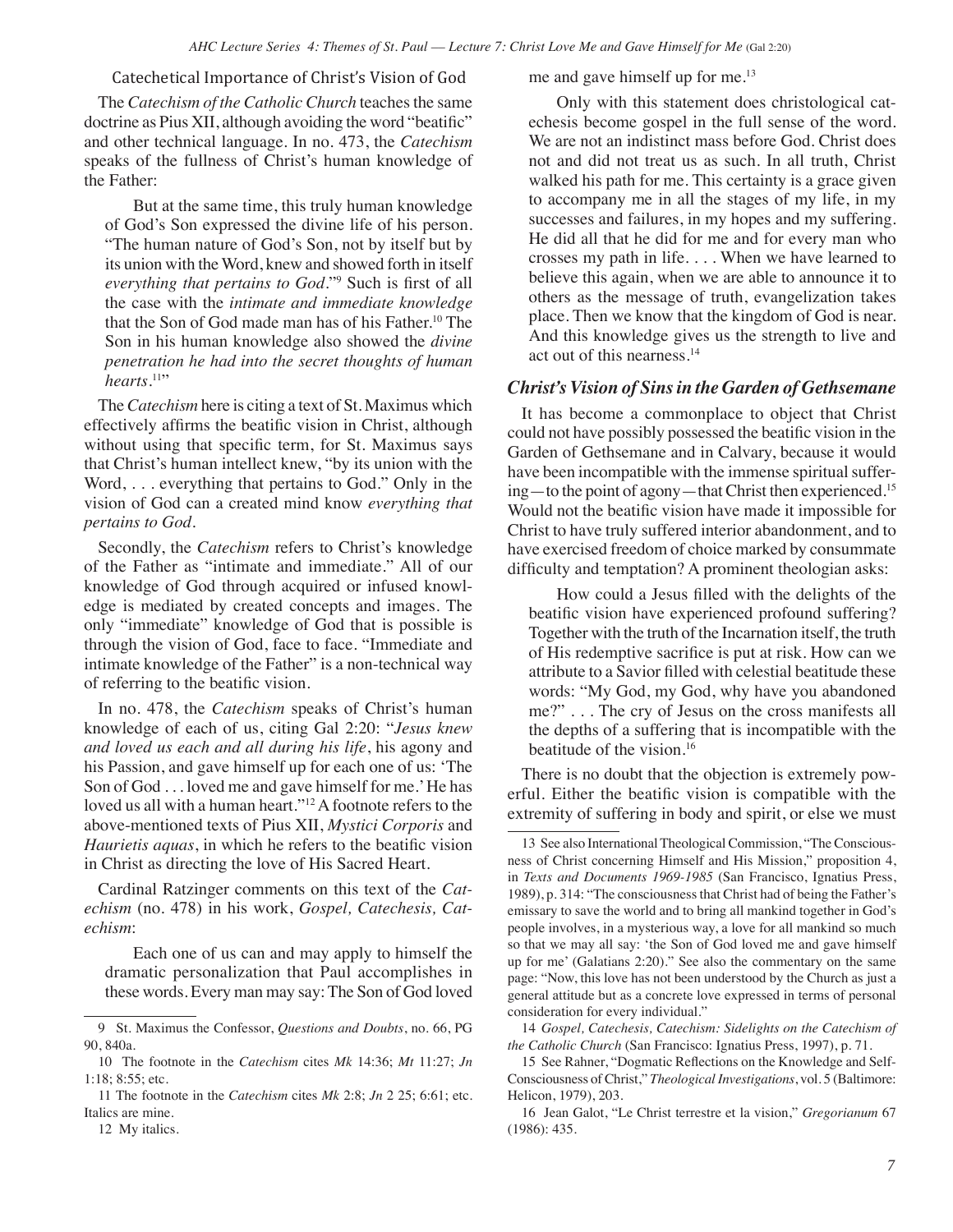deny that Christ had it. The nearly unanimous consensus of Scholastic theologians since the beginning of the thirteenth century until Pius XII (and including John Paul II and Benedict XVI), held both that Christ's human soul had the vision of God, and that He suffered true spiritual suffering, in the most tremendous degree, without finding these two truths to be incompatible. How can this be? We are familiar with the spiritual trials of the saints in their dark nights of desolation. Christ clearly suffered something greater than all the trials of the saints. How could He do this and see God?

John Paul II commented on this mystery in the Apostolic Letter of 2000, *Novo millennio ineunte*, nos. 26-27:

Jesus' cry on the Cross, dear Brothers and Sisters, is not the cry of anguish of a man without hope, but the prayer of the Son who offers his life to the Father in love, for the salvation of all. At the very moment when he identifies with our sin, "abandoned" by the Father, he "abandons" himself into the hands of the Father. His eyes remain fixed on the Father. Precisely because of the *knowledge and experience of the Father which he alone has*, even at this moment of darkness he *sees* clearly the gravity of sin and suffers because of it. *He alone, who sees the Father* and rejoices fully in him, can understand completely what it means to resist the Father's love by sin. More than an experience of physical pain, his Passion is an agonizing suffering of the soul. Theological tradition has not failed to ask how Jesus could possibly experience at one and the same time his profound unity with the Father, by its very nature a source of joy and happiness, and an agony that goes all the way to his final cry of abandonment. The simultaneous presence of these two seemingly irreconcilable aspects is rooted in the fathomless depths of the hypostatic union. (my italics)

John Paul II here affirms that Christ continued to "see" the Father in His agony, and that this vision was not only not incompatible with His suffering, but made possible the deepest dimension of that suffering: agony over the horrific mass of human sin. For "He alone, who sees the Father and rejoices fully in him, can understand completely what it means to resist the Father's love by sin."

St. Thomas explains this simultaneous presence of contrary affective experiences—agony and the peace of God—through a distinction of objects. The vision of God is one act of knowing in the Word, but this act reveals many different objects. Consideration of God's glory in itself causes immense joy. However, consideration of God's glory offended through the sins and ingratitude of men is capable of causing the deepest sorrow.

The fact, therefore, that Christ possessed the absolute fullness of contemplation does not mean that He could not suffer! Quite the contrary! In our human experience, it frequently happens that deeper knowledge makes possible a deeper level of suffering. For this reason, animals cannot suffer interiorly as humans can. Great contemplatives like St. Teresa of Avila frequently repeat that contemplatives must suffer greatly, and the closer they get to God, the more they must suffer!17 The reason for the connection between knowledge and the capacity to suffer is that interior suffering is brought about precisely by intimate and experiential *knowledge* of evil and injustice. The greater the knowledge of evil in its intrinsic disorder, the greater the capacity to suffer from it.

Through the vision of God, the full majesty, love, mercy, and goodness of God was present before Christ's interior eye. And in Gethsemane He saw this majesty offended by every human sin throughout all the centuries: from Adam's transgression and Cain's murder of Abel, through the genocides of the last century, all the way to the last sins of the last times.

The vision of God thus made it possible for Christ's agony in Gethsemane to have a superhuman and truly universal dimension, giving Him full knowledge of every single human sin. We can believe that Christ suffered interiorly with the pains of contrition for every human sin, as if it were His, for He took it on to atone for it. What would this be like? We cannot imagine it, for it is unfathomable. But we have to imagine our own most heartfelt act of contrition for our own sins, and magnify this in two ways: (1) through a perfect knowledge and love of the majesty of God offended by that  $sin^{18}$ ; and (2) by an extension of that contrition not just to the sins of one's own life, perfectly seen and understood, but for the sins of every single man who ever lived. He would have seen all human iniquity in all its concrete reality, and grasped in all its fullness the enormity of the offense it constitutes before the infinite majesty of God, seen in all His glory.19

As foretold in Isaiah, "Surely he has borne our griefs and carried our sorrows" (Is 53:4), not in the abstract, but *concretely known and embraced*. Such an act of contrition would evidently have been enough to kill Him, if God had

<sup>17</sup> *Way of Perfection*, chap. 36, no. 8.

<sup>18</sup> See *Novo millennio ineunte*, no. 26.

<sup>19</sup> See Matthew Lamb, "Apokalyptische Unterbrechung und politische Theologie," in *Befristete Zeit* ed. Juergen Manemann (Munster: LIT Verlag, 1999), 239-240, cited in Matthew Levering, *Christ's Fulfillment of Torah and Temple: Salvation according to Thomas Aquinas* (Notre Dame, IN: Univ. of Notre Dame Press, 2002), p. 175, note 39: "The more we love someone, the more our hearts are broken when they offend us. When Thomas Aquinas states that Jesus Christ in his human consciousness had not the light of faith, as we do, but the light of glory, that in no way dulled his pain or suffering. It did the opposite. The higher the created consciousness, the greater the suffering. Knowing and loving the Triune God both divinely and humanly, only such a human nature united hypostatically to the Word could take up into his human mind and heart each and every human being with all his and her sins and sufferings."